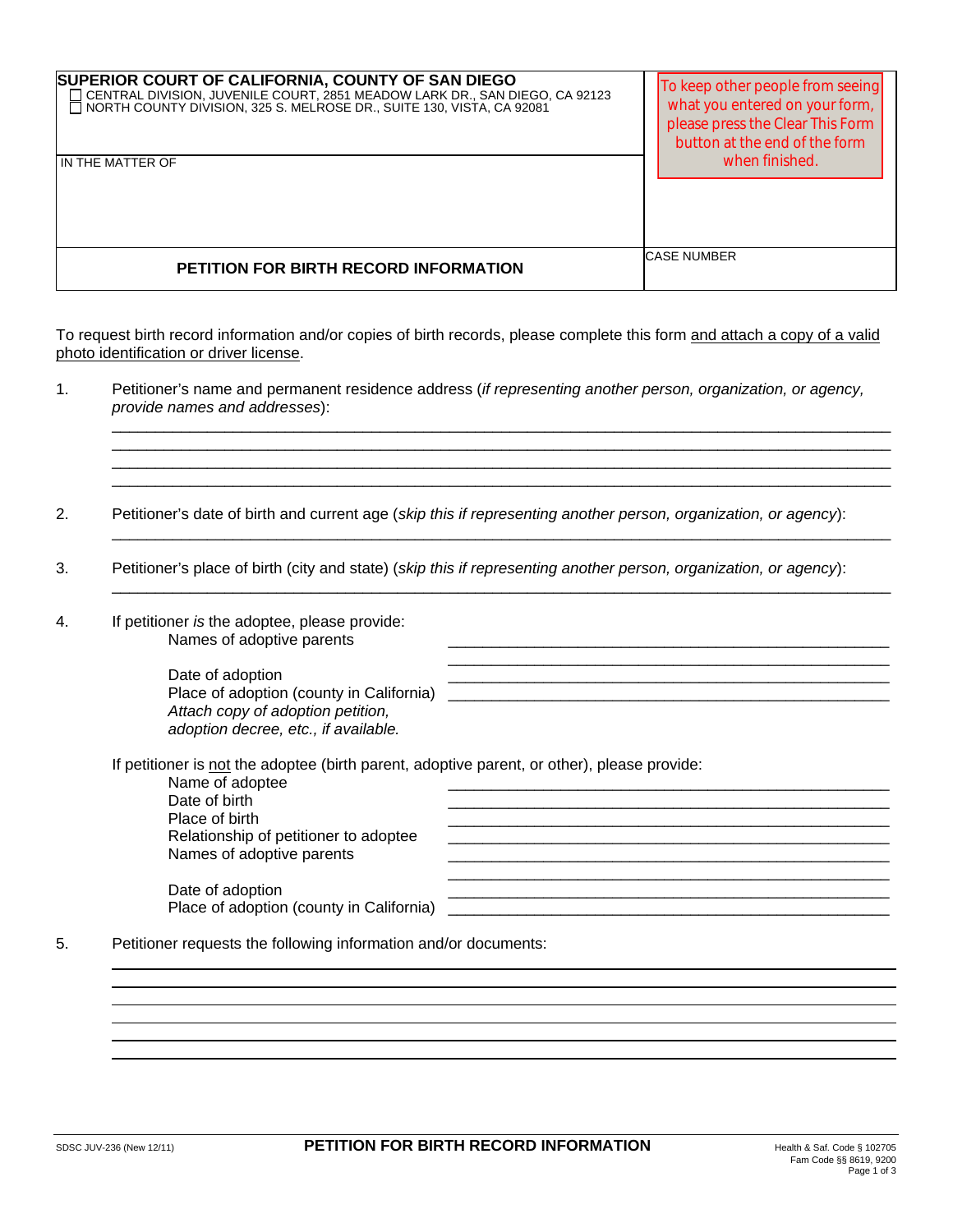- 6. Please state **in complete detail** all reasons for your request that apply in your case. Attach additional pages if necessary. Also, attach all letters or documents from official sources (such as a physician) that would support your request.
	- A. I am requesting an adoption decree, a court report of adoption, and/or an original birth certificate. The "good and compelling cause" required (Health & Saf. Code § 102705) to grant this request is as follows:

\_\_\_\_\_\_\_\_\_\_\_\_\_\_\_\_\_\_\_\_\_\_\_\_\_\_\_\_\_\_\_\_\_\_\_\_\_\_\_\_\_\_\_\_\_\_\_\_\_\_\_\_\_\_\_\_\_\_\_\_\_\_\_\_\_\_\_\_\_\_\_\_\_\_\_\_\_\_\_\_\_\_\_\_ \_\_\_\_\_\_\_\_\_\_\_\_\_\_\_\_\_\_\_\_\_\_\_\_\_\_\_\_\_\_\_\_\_\_\_\_\_\_\_\_\_\_\_\_\_\_\_\_\_\_\_\_\_\_\_\_\_\_\_\_\_\_\_\_\_\_\_\_\_\_\_\_\_\_\_\_\_\_\_\_\_\_\_\_ \_\_\_\_\_\_\_\_\_\_\_\_\_\_\_\_\_\_\_\_\_\_\_\_\_\_\_\_\_\_\_\_\_\_\_\_\_\_\_\_\_\_\_\_\_\_\_\_\_\_\_\_\_\_\_\_\_\_\_\_\_\_\_\_\_\_\_\_\_\_\_\_\_\_\_\_\_\_\_\_\_\_\_\_ \_\_\_\_\_\_\_\_\_\_\_\_\_\_\_\_\_\_\_\_\_\_\_\_\_\_\_\_\_\_\_\_\_\_\_\_\_\_\_\_\_\_\_\_\_\_\_\_\_\_\_\_\_\_\_\_\_\_\_\_\_\_\_\_\_\_\_\_\_\_\_\_\_\_\_\_\_\_\_\_\_\_\_\_

\_\_\_\_\_\_\_\_\_\_\_\_\_\_\_\_\_\_\_\_\_\_\_\_\_\_\_\_\_\_\_\_\_\_\_\_\_\_\_\_\_\_\_\_\_\_\_\_\_\_\_\_\_\_\_\_\_\_\_\_\_\_\_\_\_\_\_\_\_\_\_\_\_\_\_\_\_\_\_\_\_\_\_\_ \_\_\_\_\_\_\_\_\_\_\_\_\_\_\_\_\_\_\_\_\_\_\_\_\_\_\_\_\_\_\_\_\_\_\_\_\_\_\_\_\_\_\_\_\_\_\_\_\_\_\_\_\_\_\_\_\_\_\_\_\_\_\_\_\_\_\_\_\_\_\_\_\_\_\_\_\_\_\_\_\_\_\_\_

\_\_\_\_\_\_\_\_\_\_\_\_\_\_\_\_\_\_\_\_\_\_\_\_\_\_\_\_\_\_\_\_\_\_\_\_\_\_\_\_\_\_\_\_\_\_\_\_\_\_\_\_\_\_\_\_\_\_\_\_\_\_\_\_\_\_\_\_\_\_\_\_\_\_\_\_\_\_\_\_\_\_\_\_

\_\_\_\_\_\_\_\_\_\_\_\_\_\_\_\_\_\_\_\_\_\_\_\_\_\_\_\_\_\_\_\_\_\_\_\_\_\_\_\_\_\_\_\_\_\_\_\_\_\_\_\_\_\_\_\_\_\_\_\_\_\_\_\_\_\_\_\_\_\_\_\_\_\_\_\_\_\_\_\_\_\_\_\_ \_\_\_\_\_\_\_\_\_\_\_\_\_\_\_\_\_\_\_\_\_\_\_\_\_\_\_\_\_\_\_\_\_\_\_\_\_\_\_\_\_\_\_\_\_\_\_\_\_\_\_\_\_\_\_\_\_\_\_\_\_\_\_\_\_\_\_\_\_\_\_\_\_\_\_\_\_\_\_\_\_\_\_\_

\_\_\_\_\_\_\_\_\_\_\_\_\_\_\_\_\_\_\_\_\_\_\_\_\_\_\_\_\_\_\_\_\_\_\_\_\_\_\_\_\_\_\_\_\_\_\_\_\_\_\_\_\_\_\_\_\_\_\_\_\_\_\_\_\_\_\_\_\_\_\_\_\_\_\_\_\_\_\_\_\_\_\_\_

\_\_\_\_\_\_\_\_\_\_\_\_\_\_\_\_\_\_\_\_\_\_\_\_\_\_\_\_\_\_\_\_\_\_\_\_\_\_\_\_\_\_\_\_\_\_\_\_\_\_\_\_\_\_\_\_\_\_\_\_\_\_\_\_\_\_\_\_\_\_\_\_\_\_\_\_\_\_\_\_\_\_\_\_ \_\_\_\_\_\_\_\_\_\_\_\_\_\_\_\_\_\_\_\_\_\_\_\_\_\_\_\_\_\_\_\_\_\_\_\_\_\_\_\_\_\_\_\_\_\_\_\_\_\_\_\_\_\_\_\_\_\_\_\_\_\_\_\_\_\_\_\_\_\_\_\_\_\_\_\_\_\_\_\_\_\_\_\_

\_\_\_\_\_\_\_\_\_\_\_\_\_\_\_\_\_\_\_\_\_\_\_\_\_\_\_\_\_\_\_\_\_\_\_\_\_\_\_\_\_\_\_\_\_\_\_\_\_\_\_\_\_\_\_\_\_\_\_\_\_\_\_\_\_\_\_\_\_\_\_\_\_\_\_\_\_\_\_\_\_\_\_\_ \_\_\_\_\_\_\_\_\_\_\_\_\_\_\_\_\_\_\_\_\_\_\_\_\_\_\_\_\_\_\_\_\_\_\_\_\_\_\_\_\_\_\_\_\_\_\_\_\_\_\_\_\_\_\_\_\_\_\_\_\_\_\_\_\_\_\_\_\_\_\_\_\_\_\_\_\_\_\_\_\_\_\_\_

*Medical or health reasons (discuss in detail, especially if life-threatening):*

*Legal reasons:* 

*Search for a missing person:* 

*Other reasons:* 

B. I am requesting the name(s) and/or address(es) of birth parent(s). This information is "necessary to assist. . . in establishing a legal right" (as required by Health & Saf. Code § 102705), as follows:

\_\_\_\_\_\_\_\_\_\_\_\_\_\_\_\_\_\_\_\_\_\_\_\_\_\_\_\_\_\_\_\_\_\_\_\_\_\_\_\_\_\_\_\_\_\_\_\_\_\_\_\_\_\_\_\_\_\_\_\_\_\_\_\_\_\_\_\_\_\_\_\_\_\_\_\_\_\_\_\_\_\_\_\_

\_\_\_\_\_\_\_\_\_\_\_\_\_\_\_\_\_\_\_\_\_\_\_\_\_\_\_\_\_\_\_\_\_\_\_\_\_\_\_\_\_\_\_\_\_\_\_\_\_\_\_\_\_\_\_\_\_\_\_\_\_\_\_\_\_\_\_\_\_\_\_\_\_\_\_\_\_\_\_\_\_\_\_\_

C. I am requesting copies of documents pertaining to the degree of Indian blood and tribal enrollment and/or the certificate of degree of Indian blood, and one of the following is true (as required by Fam. Code § 8619):

 $\mathcal{L}_\text{max}$  , and the contribution of the contribution of the contribution of the contribution of the contribution of the contribution of the contribution of the contribution of the contribution of the contribution of t

 $\mathcal{L}_\text{max} = \frac{1}{2} \sum_{i=1}^{n} \frac{1}{2} \sum_{i=1}^{n} \frac{1}{2} \sum_{i=1}^{n} \frac{1}{2} \sum_{i=1}^{n} \frac{1}{2} \sum_{i=1}^{n} \frac{1}{2} \sum_{i=1}^{n} \frac{1}{2} \sum_{i=1}^{n} \frac{1}{2} \sum_{i=1}^{n} \frac{1}{2} \sum_{i=1}^{n} \frac{1}{2} \sum_{i=1}^{n} \frac{1}{2} \sum_{i=1}^{n} \frac{1}{2} \sum_{i=1}^{n} \frac{1$ 

- $\Box$  These documents are required by the Bureau of Indian Affairs to determine the adoptee's eligibility to receive services or benefits because of the adoptee's status as an Indian.
- $\Box$  I am the adoptee, and I am 18 years of age or older.
- D. I am requesting authorization to inspect a petition, relinquishment or consent, agreement, order, report to the court from an investigating agency, and/or a power of attorney or deposition filed in the office of the Clerk of the Court related to the adoption. I understand that I may be required to pay the expenses for preparing copies of these documents. The "exceptional circumstances" and "good cause approaching the necessitous" required (Fam. Code § 9200) to grant this request are as follows:

 $\Box$ \_\_\_\_\_\_\_\_\_\_\_\_\_\_\_\_\_\_\_\_\_\_\_\_\_\_\_\_\_\_\_\_\_\_\_\_\_\_\_\_\_\_\_\_\_\_\_\_\_\_\_\_\_\_\_\_\_\_\_\_\_\_\_\_\_\_\_\_\_\_\_\_\_\_\_\_\_\_\_\_\_\_\_\_  $\Box$ \_\_\_\_\_\_\_\_\_\_\_\_\_\_\_\_\_\_\_\_\_\_\_\_\_\_\_\_\_\_\_\_\_\_\_\_\_\_\_\_\_\_\_\_\_\_\_\_\_\_\_\_\_\_\_\_\_\_\_\_\_\_\_\_\_\_\_\_\_\_\_\_\_\_\_\_\_\_\_\_\_\_\_\_

## **VERIFICATION**